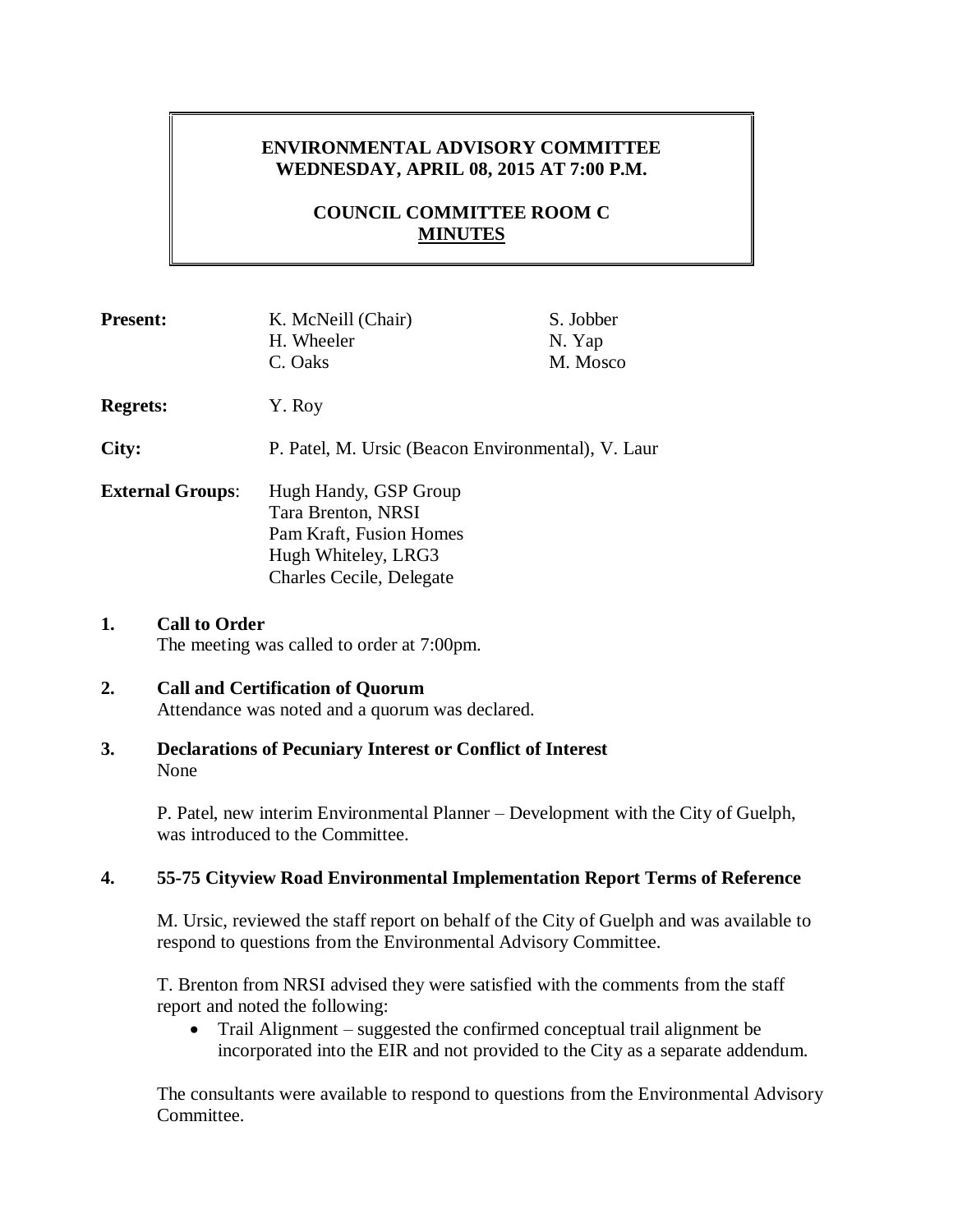K. McNeill confirmed the intent of EAC's original direction related to monitoring - that two different types of monitoring (i.e., of the restoration area and the wetland itself) were to be undertaken.

The floor was opened to delegations.

## *Delegation:*

Charles Cecile provided the following comments:

- Monitoring plots good to have in wetlands
- Importance of accurate baseline data for plants in the EIS errors in plant list were noted
- Include an updated plant list based on Native Guelph's comments as per the October 8<sup>th</sup> 2014 EAC Meeting
- It is important to know how the wetland is to be affected
- Trail alignment should consider the location of any locally rare plant species and also be considered as an opportunity to manage invasive species

### *Delegation:*

Hugh Whiteley, with LRG3 provided the following comments:

- The 55 and 75 Cityview Development application is currently under appeal
- The Clythe Creek Overview Study (1998) provided important context and recommendations for this site, including the need to preserve the wetland
- Recognition of disturbance on 78 Starwood, and how this may relate to protection of the wetland
- Provided some information on the local hydrology / hydrogeology

The Environmental Advisory Committee went into committee to discuss a motion.

Moved by H. Wheeler and seconded by N. Yap

"That the Environmental Advisory Committee accept the Environmental Implementation Report (EIR) Terms of Reference prepared by Natural Resource Solutions Inc. for 55 and 75 Cityview Drive with the following conditions:

- That the proposed vegetation monitoring plots are located both within the area between the natural feature buffer and rear lot lines, and within the protected wetland communities.
- That an EIS Addendum identifying the final proposed trail alignment be provided to the satisfaction of the City prior to submission of the EIR.
- That an updated plant list (identified to species) is produced based on Nature Guelph's comments and that GPS locations of significant species are provided."

 **Motion Carried -Unanimous-**